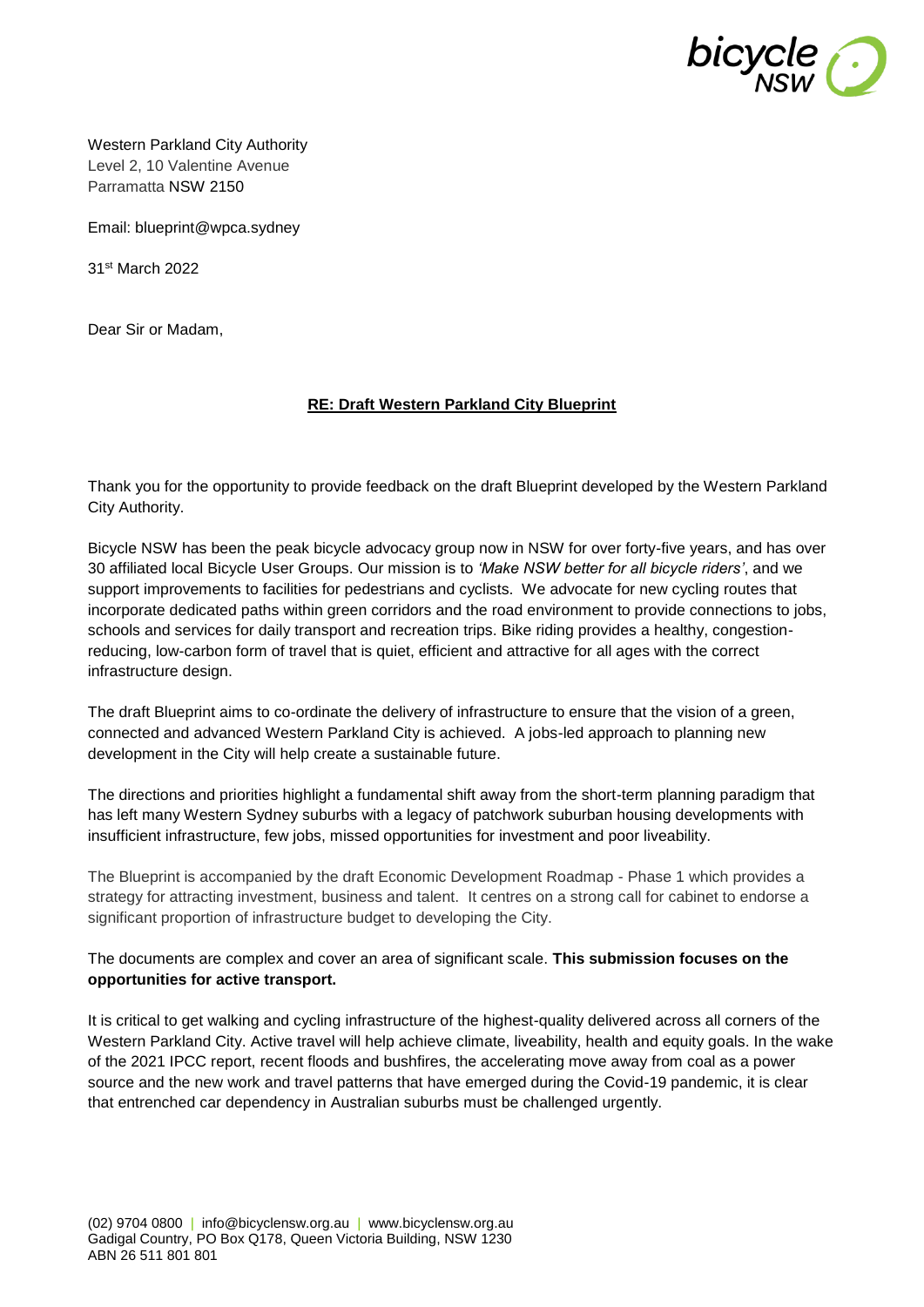

Figure 1. The framework for the Blueprints and Economic Development Roadmap (Source: WPCA)

# **Concerns and recommendations:**

The planning and delivery of active transport connections is a key Direction under 'connected city'. However, it is not one of the Priorities, which exclusively focus on rail and road infrastructure.

#### **Recommendation 1 – Prioritise delivery of active transport connections**

It is very important to construct a network of safe, attractive and convenient walking and cycling paths at the outset of development so that new residents and workers use it from their first day navigating the new City. New habits can be established and the risk of entrenched car dependency is reduced. It is much harder to later retrofit high-quality infrastructure and change habitual behaviours.

There has never been a better time to build for active transport, as evidenced in two very significant new Transport for NSW policies that require State projects to prioritize road space for walking and cycling:

- Road User Space Allocation Policy CP21000<sup>i</sup> establishes a road user hierarchy that considers pedestrians first and private cars last.
- **Providing for Walking and Cycling in Transport Projects Policy CP21001<sup>ii</sup> requires every transport** project funded by Transport for NSW to include provision for walking and cycling, which must be delivered from the outset of the project. The policy applies to anyone planning, designing, delivering, building or managing a transport project or asset for, or on behalf of, Transport for NSW.

Studies have shown that 70% of people in NSW either ride a bike now or would start to ride if safe infrastructure was providediii.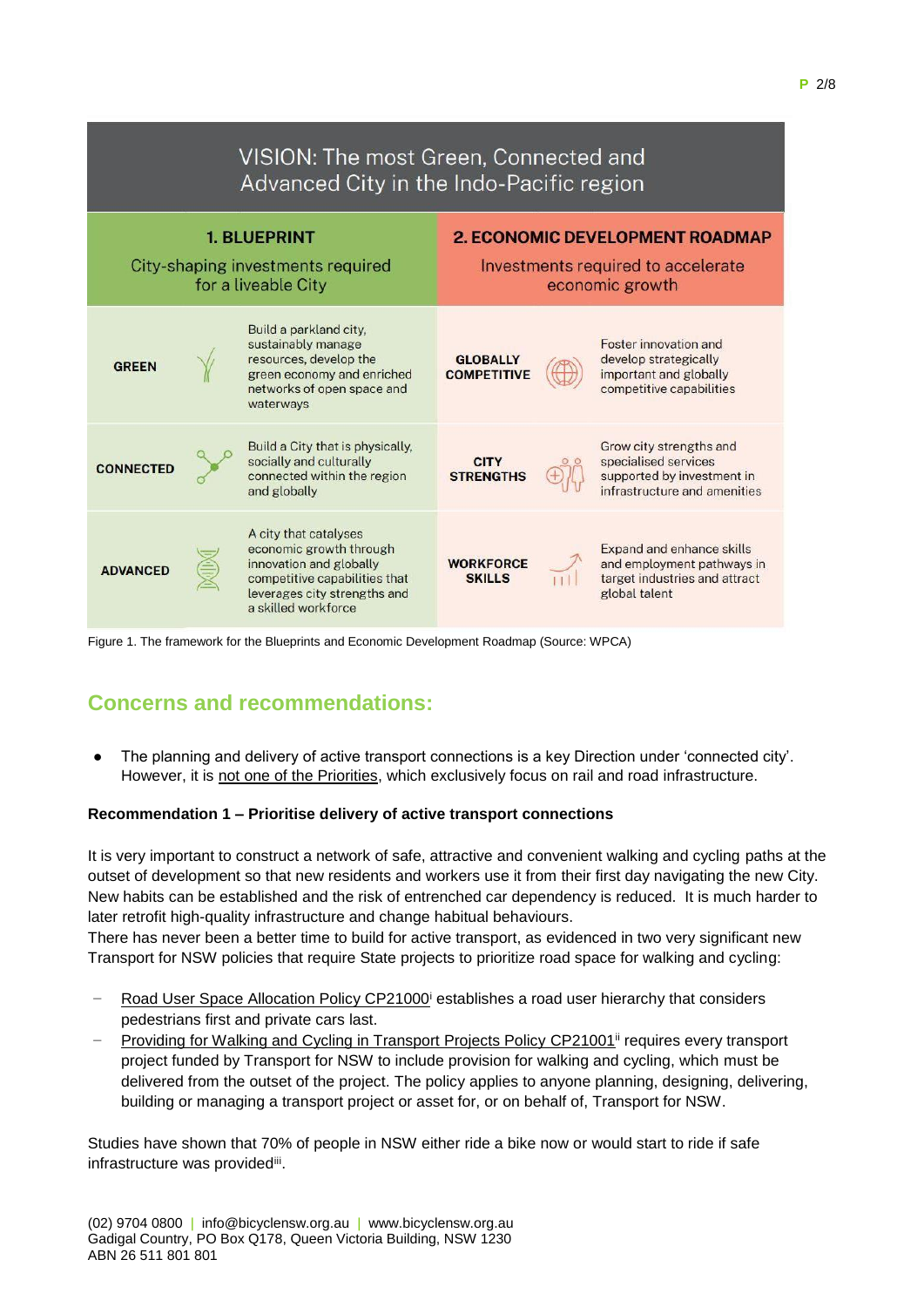The Blueprint 'promotes pathways to deliver Net Zero by 2050' by encouraging carbon neutral buildings in Bradfield City Centre. This is not ambitious enough in the face of escalating climate change.

#### **Recommendation 2 - Aim for Net Zero by 2030 to align with IPCC recommendations**

The Net Zero by 2050 target is a low bar set by the Federal Government that is completely out of step with global expectations and efforts by many local governments to reach Net Zero by 2030. Several Councils in the area are pushing forward with reducing emissions. Of the 8 LGAs within the Western Parkland City, Campbelltown, Fairfield and Liverpool have committed to 100%iv renewables, Blue Mountains aims to be carbon neutral by 2025<sup>v</sup>. Blacktown wants its operations to be Net Zero by 2025 with an aspiration for the community to be Net Zero by 2040vi

The Western Parkland City, located in a region prone to flooding and urban heat, must position itself at the leading edge of global climate action. Greenfield developments provide an opportunity to innovate that must not be missed. With transport responsible for a 17% share of Sydney's carbon emissions, active transport will play a critical role in a move towards Net Zero.

Protection is promised for 63% of the City's green spaces. However, this appears to be rural or bush land that is inaccessible on a daily basis, if at all.

#### **Recommendation 3 – Include metrics for integrating green and blue corridors into the urban areas.**

Green corridors along South Creek and Thompson Creek are a good start but green links with consistent tree canopy must weave through every part of the City. To meet the Premier's Priority to increase the proportion of homes within 10-minutes' walk of quality open space and ensure the vision for Sydney's Green Grid (figure 2) is delivered, the regulatory context must include numerical targets and indicators that ensure action and funding.



(02) 9704 0800 | info@bicyclensw.org.au | www.bicyclensw.org.au Gadigal Country, PO Box Q178, Queen Victoria Building, NSW 1230 ABN 26 511 801 801

Figure 2: The Green Grid for in South Western Sydney (Source: Tyrrell)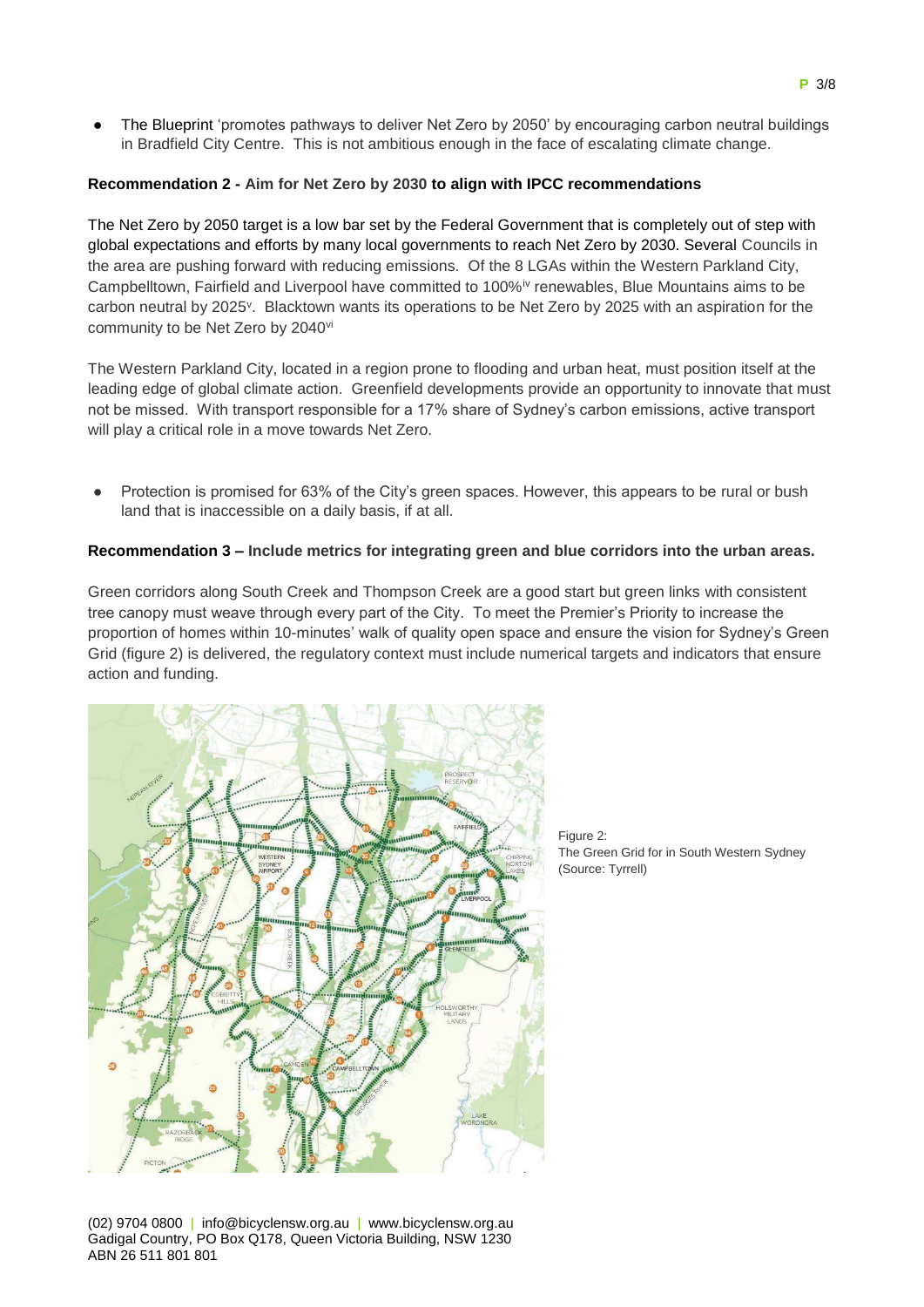• The draft Blueprint does not specify desired future modal share for active and public transport. With the population of the Western Parkland City forecast to grow from 1.056m in 2016 to 1.68m in 2036, business as usual will result in a congested and polluted urban environment. Walking as a mode share is currently half the average for greater Sydney at about 16% of trip and this proportion is falling (Figure 3).



Figure 3: Walking (including to another mode of travel) as a proportion of total trips (Source: Greater Sydney Commission)

### **Recommendation 4 – embed targets for a serious mode shift away from private vehicles in the Blueprint**

There are ambitious examples from other parts of the world. For example, Scotland aims to reduce vehicle miles traveled by 20% by 2030<sup>vii</sup>. Transport for NSW is considering including a similar reduction in the forthcoming Future Transport 2061. Note that the target should relate to total vehicle kilometres for the whole population. A 20% cut per person will not be sufficient to address congestion and pollution as population soars by 60%.

• Priority C17 discusses delivering urban form that enhances physical activity but there is no mention of 15-minute region planning

## **Recommendation 5 – include the concept of the '15-minute region' in strategic land use planning for the Western Parkland City**

The concept of more compact, mixed-use neighbourhoods has spread across the world, with the Covid-19 pandemic restrictions demonstrating the importance of vibrant, connected local centres where every day needs are close to home and can be met with a short walk or bike ride (or a car trip in rural areas). In New South Wales, the draft Regional Plans for the Central Coast and the Hunterviii focus on the development of a '15-minute region'. The concept decentralizes the local economy, with each neighbourhood featuring all aspects of urban living, including workspaces, shops, schools, recreation, green areas and housing. '15 minute region' planning provides strategic direction for land-use decisions that place new housing and infrastructure close to jobs and services to encourage active and public transport.

This a major shift in policy for regional NSW where development has prioritised travel by private car for the last 70 years. A clever and thoughtful approach to the urban-to-rural transect ensures that 15-minute thinking can apply to the range of different contexts found in the Western Parkland City: urban, brownfield infill, established suburbs, new greenfield suburbs, towns, villages and rural areas.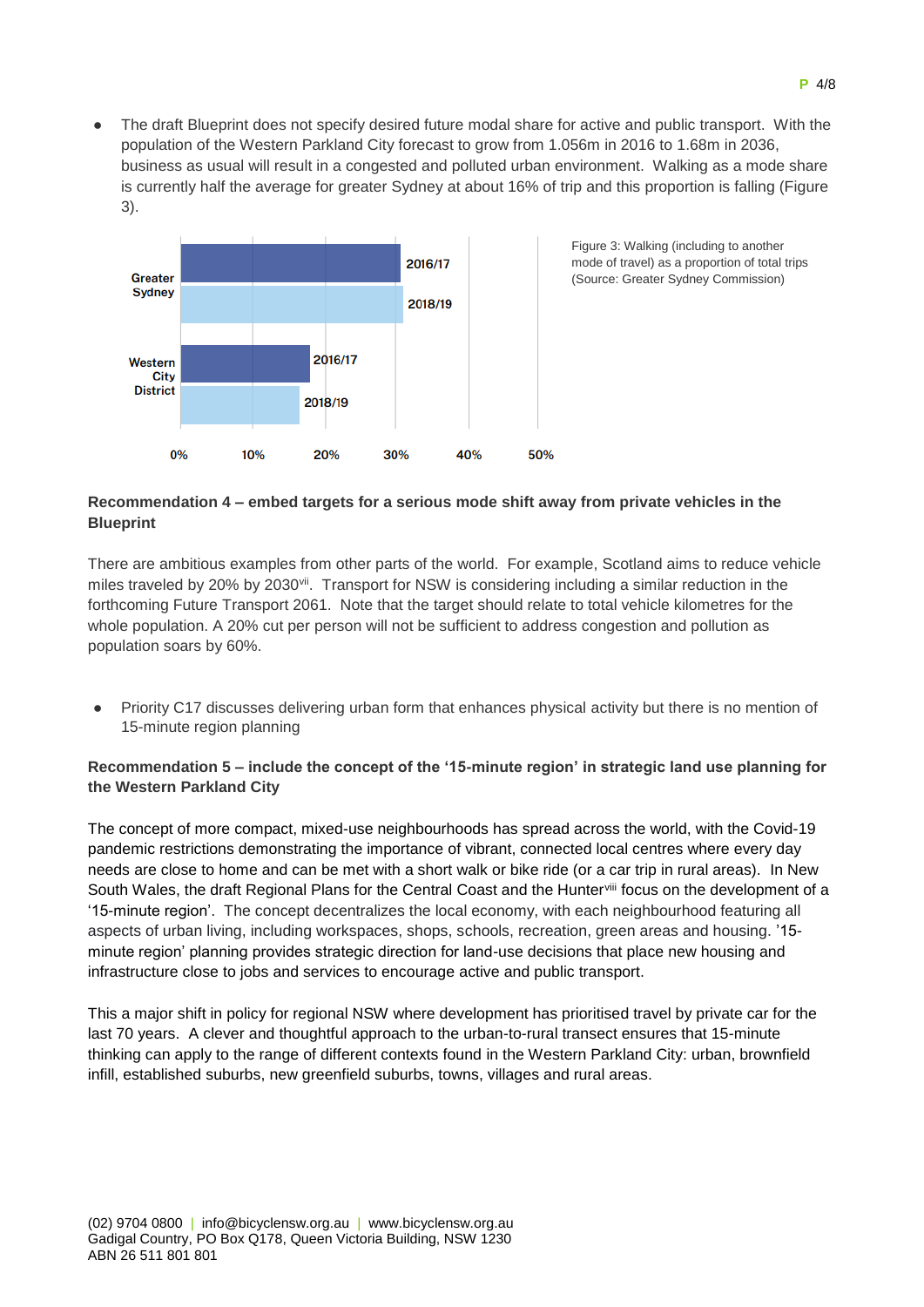# **Further considerations:**

Bicycle NSW would like to be involved with the delivery of active transport infrastructure in the Western Parkland City. We can offer expert advice at each stage, from the planning of walking and cycling networks to the detailed design of paths and intersections. Many of the relevant technical standards, policies and guidelines are drawn together on our [website.](https://bicyclensw.org.au/rays-corner/)

## Provide cycling infrastructure that is segregated from vehicles

Bicycle NSW supports bicycle infrastructure that is completely separated from vehicles on main roads to cater for riders of all ages and abilities. Mixed traffic cycle routes are only appropriate where speed limits or traffic volumes are very low.

According to the best practice 'cycling segmentation' model, developed in Portland USA to identify the type and needs of existing and potential bike riders<sup>ix</sup>, such cycle paths will allow 70% of local residents to consider journeys by bike.

Where there are few pedestrians, shared paths through parks or on footpaths are a suitable solution. In areas with high levels of pedestrian and cycling activity, standard shared paths will not lead to an acceptable level of amenity and safety for either walkers or riders as conflict occurs between different users and separated cycle paths must be considered.

Bicycle NSW recommends referring to the new Cycleway Design Toolbox<sup>x</sup> and the 2017 Austroads Cycling Aspects of Austroads Guides (AP-G88-17) to ensure that the paths are constructed to current best practice.

## **Set speed limits at 30km/h for residential roads and town centres**

30 km/h speed limits reduce the need for separate bicycle infrastructure on local streets. 30 km/h has been shown as an optimal speed limit to allow people driving and cycling to share the road safely $x$  and is becoming a standard speed limit in many parts of the world. All single lane roads in Spain have been under a 30km/h limit since May 2021 and 30% of UK residents live in 20mph areas<sup>xii</sup>.

Lower speed limits are an important building block for Vision Zero, an approach to road safety that was launched in Sweden in 1994 with the simple premise that no loss of life is acceptable. The Vision Zero approach has been highly successful and has spread to many other countries. The key policies include prioritizing low urban speed limits, pedestrian zones, physical separation between bicycle and car traffic, data-based traffic enforcement and behaviour-change education<sup>xiii</sup>.

## **Future proof the active transport network**

The status quo of walking and cycling activity in regional NSW is likely to change rapidly. The density of walkers will increase when new housing and employment is delivered as proposed. An upswing in travel by bikes has occurred recently due to COVID-19, individual reactions to climate change, a surge in online delivery services and the growing popularity of e-bikes. In addition, State policies to address climate change and urban liveability will add to pressures on councils to secure a much bigger travel share for walking and cycling. It is important to future proof the cycle network by allowing for increased demand at the outset. Paths should be wide enough for overtaking and must accommodate a range of mobility options such as cargo bikes and disability scooters. As discussed above, pedestrians and bike riders should be separated where possible.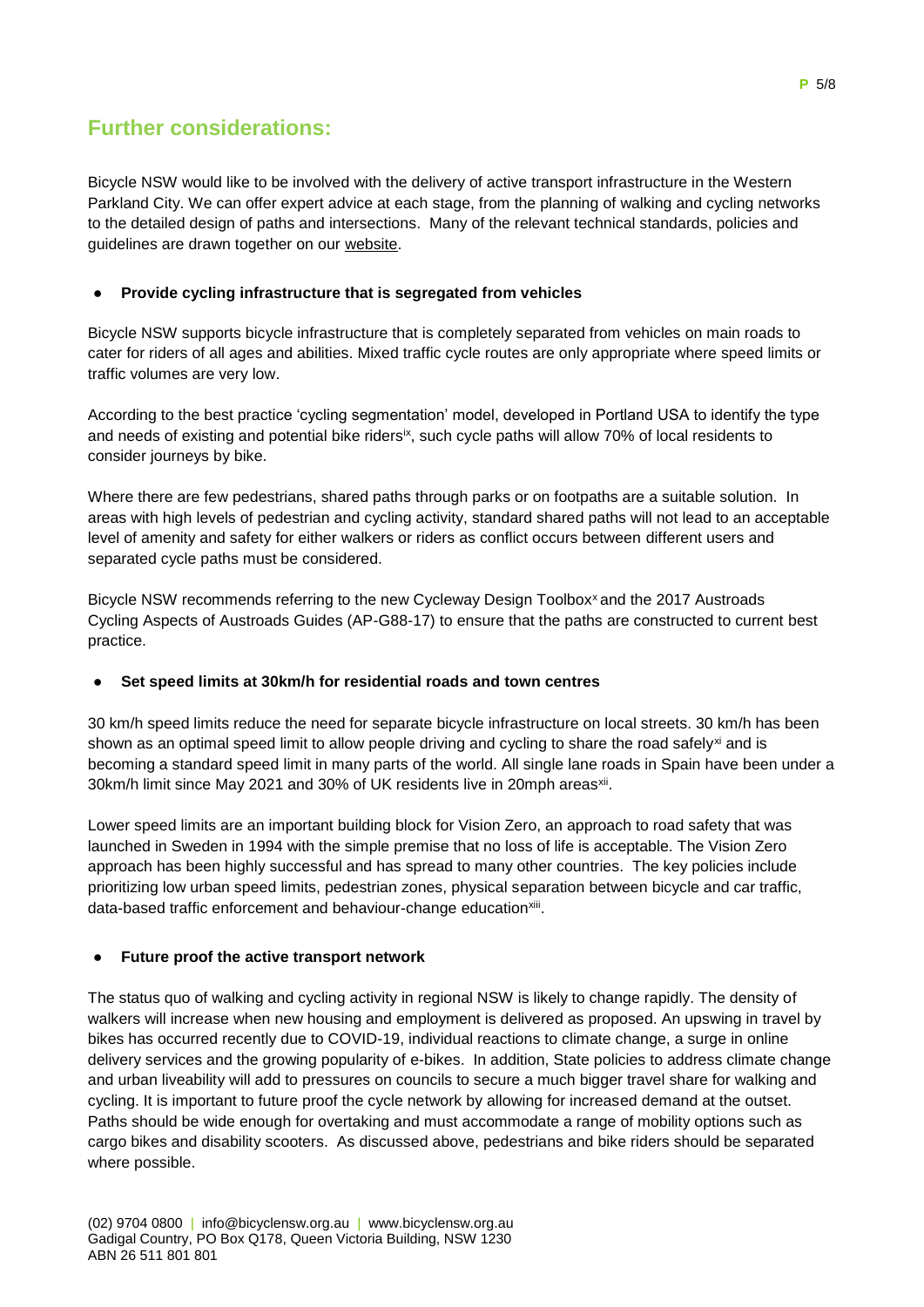### **Ensure that new cycle infrastructure is inclusive**

All types of bikes should be accommodated by the cycling infrastructure, including cargo bikes and tricycles. Again, the width of the paths is critical and it is important to consider turning radii, dropped kerbs, ramps and the design of modal filters to ensure that non-standard bikes are not excluded from the network. Cargo bikes will increasingly be used for deliveries and have huge potential to play a key role in a sustainable transport system. Non-standard bikes such as hand-cycles, recumbents and wheelchair bikes are inclusive to disability but are a rare sight on urban streets due to barriers caused by poor urban design. Any measures enabling fully inclusive cycling will support a growth in cycling by novice cyclists, children and older people, and improve conditions for those using mobility scooters<sup>xiv</sup>.

## **Prioritise pedestrians and cyclists at all intersections**

Traffic light phasing and sensors must favour active modes to encourage more people to walk and cycle. In line with the Road User Space Allocation Policy and other State and local strategies, small delays to vehicle traffic should never prevent the delivery of safer, more efficient and more attractive active transport infrastructure. Raised crossings at unsignalised intersections and continuous footpaths across side streets will slow cars and improve safety. Bicycle paths must continue across the raised crossings so people riding bikes are not required to dismount.

### **Maintain a focus on the important details of the cycle network**

The detailed design of cycle routes, adequate end of trip facilities, clear wayfinding and grass roots education are critical to encourage the uptake of cycling and reduce dependence on private vehicles.

It is essential to ensure that popular daily destinations such as town centres and schools are easy to reach by bicycle for all residents of all ages and abilities. In particular, safe connections with all education facilities along the routes must be incorporated. Cycling infrastructure needs to be safe and continuous to increase the mode share of cycling and reduce congestion associated with school journeys. Without proper separation from vehicles and safe intersections, parents will still feel driving their children to school and activities is the only way to keep them safe from being hit by cars.

Integration of the routes with bus stops is essential to ensure easy access by bike and foot. All public transport journeys start and finish with a walk or cycle. Providing high-quality, safe conditions for active travel to bus routes will break down the first/last mile barrier which can inhibit take-up of public transport.

Cycle paths should feature amenities such as water fountains, shading, seating, lighting, bike maintenance stations and toilet blocks.

Secure bike parking and other end of trip facilities, including charging points for e-bikes and share bikes, should be provided at journey end locations to further support riders and encourage participation.

Wayfinding must support visitors by clearly articulating and communicating the most efficient and safest route. Signage style for wayfinding should be consistent throughout each LGA and reflect the diversity of the community.

Finally, education, information and events to promote walking and bike riding as a form of transport are an important part of any plan to increase participation in active travel.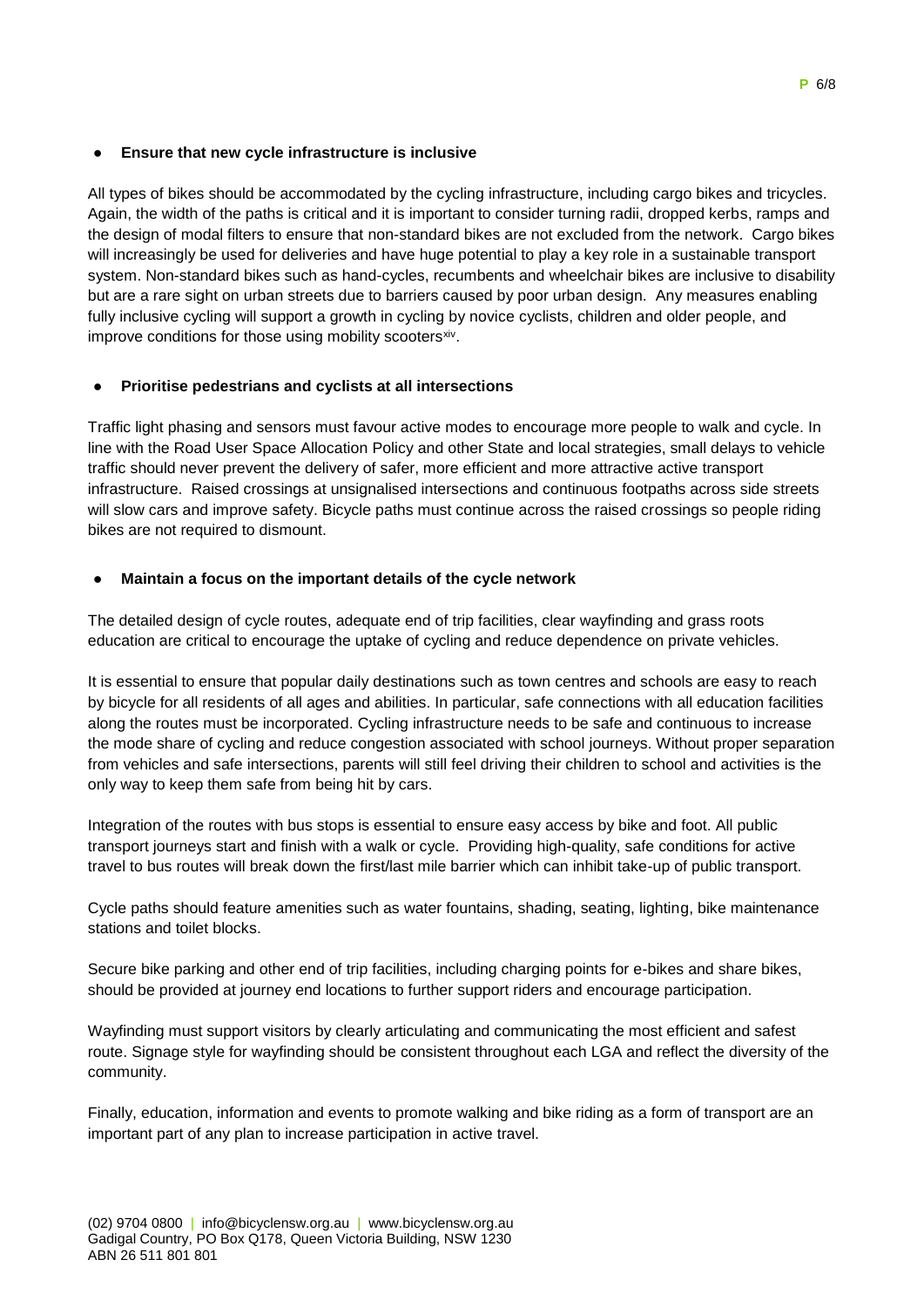# **Conclusion:**

The commitment to new active transport infrastructure will deliver innumerable benefits to the residents of the Western Parkland City. Improved walking and cycling paths will contribute to connected and liveable communities, increase resilience to climate change, reduce carbon emissions and ignite new industries such as sustainable tourism. Creating safe and attractive routes to workplaces, schools, reserves and recreation facilities will foster healthy lifestyles and ensure equitable access to economic opportunities for people of all ages, incomes and abilities.

We look forward to working with Transport for NSW, DPIE, WCPA, Local Government Authorities and local Bicycle User Groups to progress the delivery of active transport infrastructure in the Western Parkland City.

Yours faithfully,

Scich TickGrd.

Sarah Bickford

Bike Planner Bicycle NSW

-

MU Cecin

Peter McLean

Chief Executive Officer Bicycle NSW

**<sup>v</sup>** 100% Renewables. 2021, Dec 9. Net zero commitments by states, local governments and communities – Dec 2021 <https://100percentrenewables.com.au/net-zero-leaderboard-states-local-governments-communities-dec-2021/#jump3>

[2.amazonaws.com/mysppau/uploads/redactor\\_assets/documents/6e175c5cf8aad3d6c0554e8a89c914b96224989778448](https://s3-ap-southeast-2.amazonaws.com/mysppau/uploads/redactor_assets/documents/6e175c5cf8aad3d6c0554e8a89c914b96224989778448aae81e02acfb9f130ce/10448/Draft_Hunter_Regional_Plan_2041__1_.pdf) [aae81e02acfb9f130ce/10448/Draft\\_Hunter\\_Regional\\_Plan\\_2041\\_\\_1\\_.pdf](https://s3-ap-southeast-2.amazonaws.com/mysppau/uploads/redactor_assets/documents/6e175c5cf8aad3d6c0554e8a89c914b96224989778448aae81e02acfb9f130ce/10448/Draft_Hunter_Regional_Plan_2041__1_.pdf)

<sup>i</sup> NSW Government, Road User Space Allocation Policy CP21000, [Online as at 19/2/2021]

[www.transport.nsw.gov.au/system/files/media/documents/2021/road-user-space-allocation-policy.pdf](http://www.transport.nsw.gov.au/system/files/media/documents/2021/road-user-space-allocation-policy.pdf)

ii NSW Government, Providing for Walking and Cycling in Transport Projects Policy CP21001, [https://s23705.pcdn.co/wp](https://s23705.pcdn.co/wp-content/uploads/2021/02/providing-for-walking-and-cycling-in-transport-projects-policy.pdf)[content/uploads/2021/02/providing-for-walking-and-cycling-in-transport-projects-policy.pdf](https://s23705.pcdn.co/wp-content/uploads/2021/02/providing-for-walking-and-cycling-in-transport-projects-policy.pdf)

iii Byron Shire Bike Plan. 2019. https://www.byron.nsw.gov.au/files/assets/public/hptrim/traffic-and-transport-planningmedium-and-long-term-development-transport-strategies-2013-2020/byron-shire-10-year-bike-plan-2019-final-adoptedplan-only-without-appendix-24.2017.50.1.pdf

**iv** Petrass, R. 2022, March 3. The Fifth Estate. Councils jump on board for climate with 100 per cent renewable energy https://thefifthestate.com.au/energy-lead/local-government-energy-lead/councils-jump-on-board-for-climate-with-100-percent-renewable-energy/

vi National Tribune. 2020, Feb 27. Blacktown City Council acknowledges climate emergency and moves toward. <https://www.nationaltribune.com.au/blacktown-city-council-acknowledges-climate-emergency-and-moves-toward/> vii Public Health Scotland. 2022, January. https://publichealthscotland.scot/news/2022/january/briefing-to-evidence-20-carkm-

reduction/#:~:text=The%20Scottish%20Government%20set%20the,and%20Programme%20for%20Government%202021. viii DPIE, 2021. Draft Hunter Regional Plan 2041[. https://s3-ap-southeast-](https://s3-ap-southeast-2.amazonaws.com/mysppau/uploads/redactor_assets/documents/6e175c5cf8aad3d6c0554e8a89c914b96224989778448aae81e02acfb9f130ce/10448/Draft_Hunter_Regional_Plan_2041__1_.pdf)

<sup>&</sup>lt;sup>ix</sup> Roger Geller. (2009). Four types of cyclists. Portland Bureau of Transportation.

https://www.portlandoregon.gov/transportation/article/264746

<sup>x</sup> Cycleway Design Toolbox: designing for cycling and micromobility. Transport for NSW.

<https://www.transport.nsw.gov.au/system/files/media/documents/2021/Cycleway-Design-Toolbox-Web.pdf>